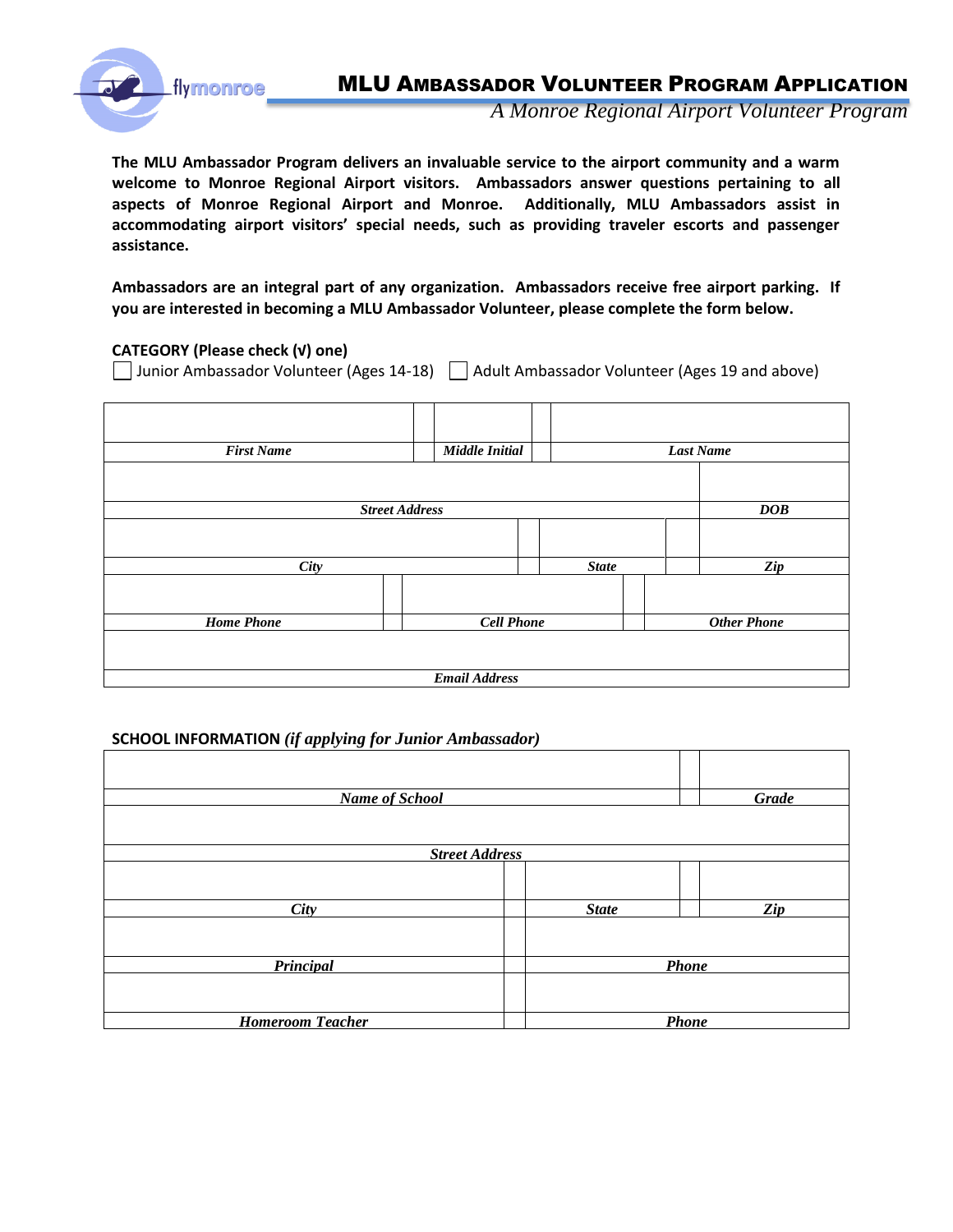# **EMPLOYMENT INFORMATION** *(if applicable)*

| <b>Employer</b>                                                                                                                                                                                                                       | <i><b>Occupation</b></i> |              |
|---------------------------------------------------------------------------------------------------------------------------------------------------------------------------------------------------------------------------------------|--------------------------|--------------|
| <b>Street Address</b>                                                                                                                                                                                                                 |                          |              |
| City                                                                                                                                                                                                                                  | <b>State</b>             | Zip          |
| <b>Supervisor</b>                                                                                                                                                                                                                     |                          | <b>Phone</b> |
| AVAILABILITY (Please indicate the days and times you are usually available to volunteer. The days and<br>times you indicate are for reference only. It gives us an idea of when you are most likely available to<br><i>volunteer.</i> |                          |              |

|      | Sun | Mon | Tue | Wed | Thu | Fri | Sat |
|------|-----|-----|-----|-----|-----|-----|-----|
| From |     |     |     |     |     |     |     |
| ט ו  |     |     |     |     |     |     |     |

I would like to serve up to \_\_\_\_\_\_\_\_\_\_\_\_ hours per week.

### **REFERENCES** *(Please provide three [3] references)*

*Reference #1*

| <b>Name</b>    | Relationship |              |
|----------------|--------------|--------------|
| <b>Address</b> |              | <b>Phone</b> |
| City           | <b>State</b> | Zip          |
| Reference #2   |              |              |
| <b>Name</b>    |              | Relationship |
| <b>Address</b> |              | <b>Phone</b> |
| City           | <b>State</b> | Zip          |